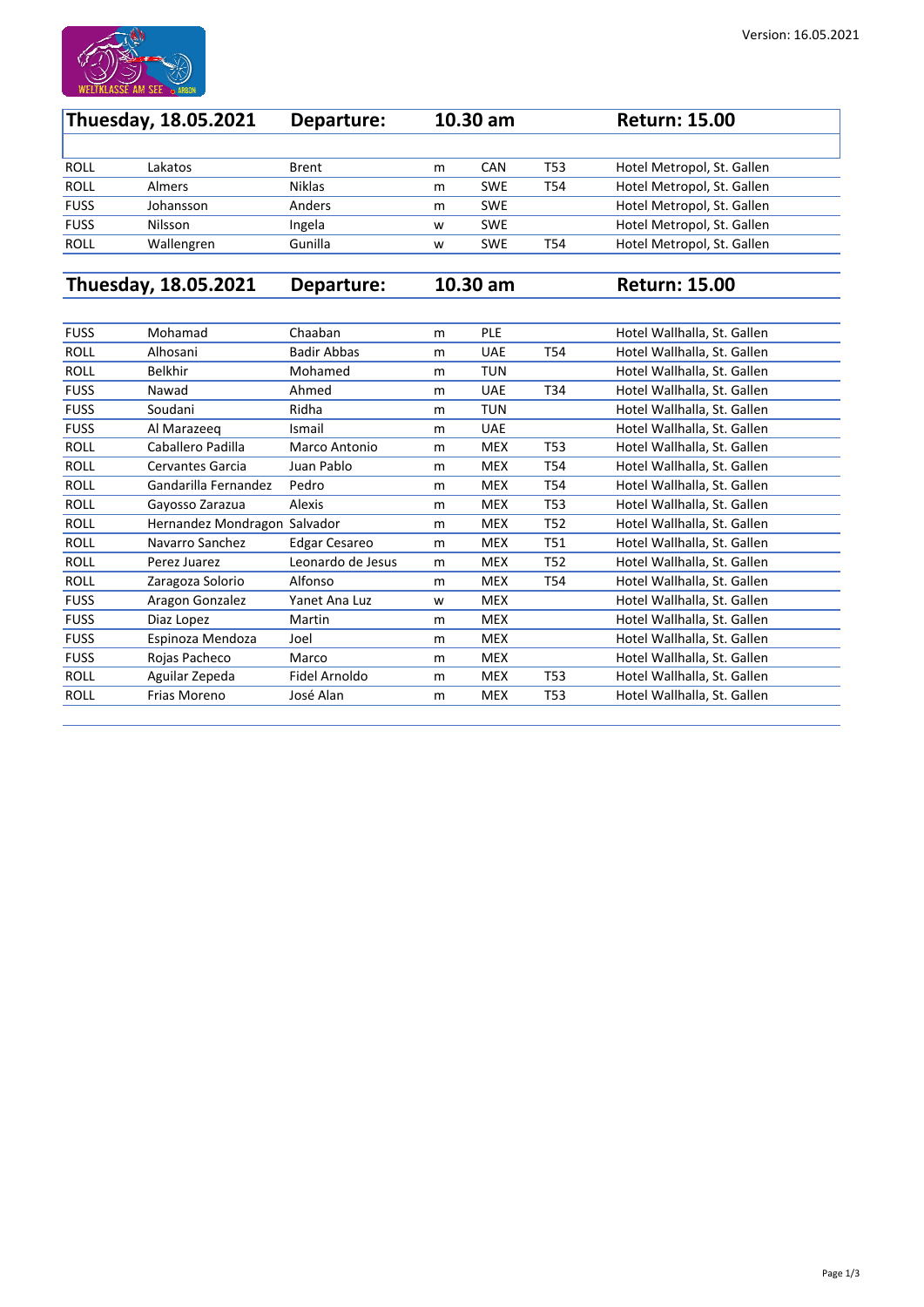

| <b>Thuesday, 18.05.2021</b> |                   | Departure:              |   | 08.30 am   |                 | <b>Return: 12.30</b>    |
|-----------------------------|-------------------|-------------------------|---|------------|-----------------|-------------------------|
|                             |                   |                         |   |            |                 |                         |
| <b>ROLL</b>                 | Montenegro        | Lucia                   | W | ARG        | T54             | Hotel one66, St. Gallen |
| <b>FUSS</b>                 | Pablo             | Fornari                 | m | ARG        |                 | Hotel one66, St. Gallen |
| <b>ROLL</b>                 | Jara              | Valeria Nancy           | W | <b>ARG</b> | T54             | Hotel one66, St. Gallen |
| <b>ROLL</b>                 | Maldonado         | Alejandro Alberto       | m | ARG        | T54             | Hotel one66, St. Gallen |
| <b>ROLL</b>                 | Sosa              | <b>Gabriel Emmanuel</b> | m | <b>ARG</b> | T54             | Hotel one66, St. Gallen |
| <b>ROLL</b>                 | Maria Teresa      | Oliveira                | W | <b>POR</b> |                 | Hotel one66, St. Gallen |
| <b>ROLL</b>                 | Mestre            | Hélder                  | m | <b>POR</b> | <b>T51</b>      | Hotel one66, St. Gallen |
| <b>FUSS</b>                 | Mestre            | Ricardo                 | m | <b>POR</b> |                 | Hotel one66, St. Gallen |
| <b>ROLL</b>                 | Trindade          | Mário                   | m | <b>POR</b> | T52             | Hotel one66, St. Gallen |
| <b>ROLL</b>                 | Costa Lima        | Rogerio                 | m | <b>BRA</b> | T54             | Hotel one66, St. Gallen |
| <b>ROLL</b>                 | dos Santos Rocha  | Aline                   | W | <b>BRA</b> | T54             | Hotel one66, St. Gallen |
| <b>FUSS</b>                 | <b>Orso Alves</b> | Fernando                | m | <b>BRA</b> |                 | Hotel one66, St. Gallen |
| <b>ROLL</b>                 | Silva de Jesus    | <b>Carlos Pierre</b>    | m | <b>BRA</b> | <b>T54</b>      | Hotel one66, St. Gallen |
| <b>FUSS</b>                 | Soares Giacomelli | Jessica Gabrieli        | W | <b>BRA</b> | T54             | Hotel one66, St. Gallen |
| <b>ROLL</b>                 | <b>Babalola</b>   | Hannah                  | W | <b>NGR</b> | T54             | Hotel one66, St. Gallen |
| <b>FUSS</b>                 | Kerdaoui          | Zied                    | m | <b>TUN</b> |                 | Hotel one66, St. Gallen |
| <b>ROLL</b>                 | Ktila             | Walid                   | m | <b>TUN</b> | T34             | Hotel one66, St. Gallen |
| <b>ROLL</b>                 | Mattila           | Esa-Pekka               | m | <b>FIN</b> | T54             | Hotel one66, St. Gallen |
| <b>FUSS</b>                 | Alphonse          | Noemi Marie Emmanuel w  |   | <b>MRI</b> | T54             | Hotel one66, St. Gallen |
| <b>FUSS</b>                 | Angeline          | Anais Anne Lise         | W | <b>MRI</b> | T37             | Hotel one66, St. Gallen |
| <b>FUSS</b>                 | Asaun             | Julie Anndora           | W | <b>MRI</b> | T11             | Hotel one66, St. Gallen |
| <b>FUSS</b>                 | Bhugeerathee      | Jean Marie              | m | <b>MRI</b> |                 | Hotel one66, St. Gallen |
| <b>FUSS</b>                 | Bhugeerathee      | Loic                    | m | <b>MRI</b> | T11             | Hotel one66, St. Gallen |
| <b>FUSS</b>                 | Custnea           | Sarwan                  | m | <b>MRI</b> |                 | Hotel one66, St. Gallen |
| <b>FUSS</b>                 | Grancourt         | Audrey                  | W | <b>MRI</b> |                 | Hotel one66, St. Gallen |
| <b>FUSS</b>                 | Marianne          | Henri Rosario           | m | <b>MRI</b> | T11             | Hotel one66, St. Gallen |
| <b>FUSS</b>                 | Michel            | Roberto                 | m | <b>MRI</b> | T34             | Hotel one66, St. Gallen |
| <b>ROLL</b>                 | Oozeer            | Mehfooz                 | m | <b>MRI</b> | T54             | Hotel one66, St. Gallen |
| <b>FUSS</b>                 | Ovide             | <b>Bradley</b>          | m | <b>MRI</b> | T11             | Hotel one66, St. Gallen |
| <b>ROLL</b>                 | Perrine           | Marie Desirella Brandy  | W | <b>MRI</b> | T54             | Hotel one66, St. Gallen |
| <b>FUSS</b>                 | Rabaye            | Louis Denovan Jason     | m | <b>MRI</b> | T <sub>20</sub> | Hotel one66, St. Gallen |

ROLL Ravet Cedric m MRI T54 Hotel one66, St. Gallen